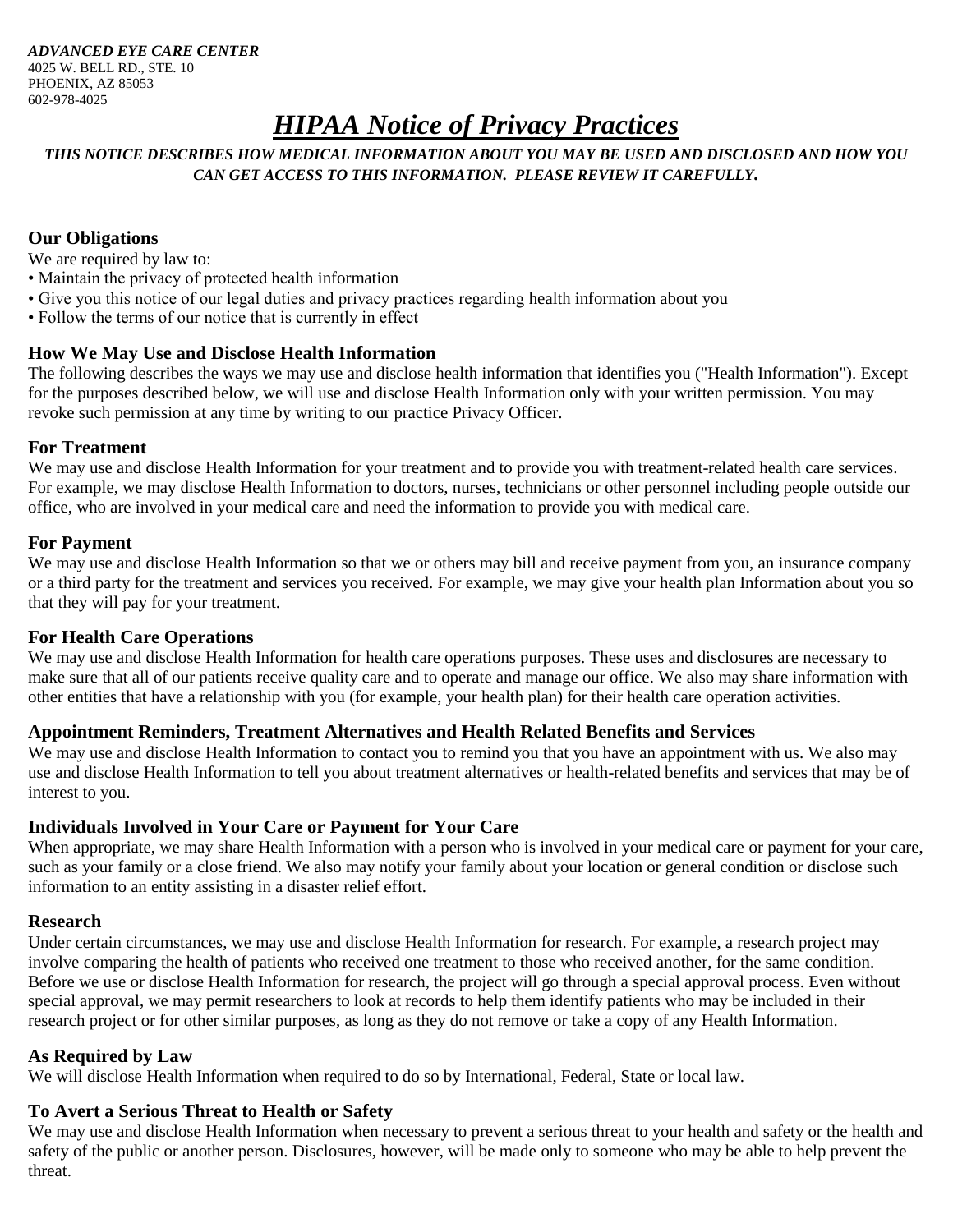## **Business Associates**

We may disclose Health Information to our business associates that perform functions on our behalf or provide us with services if the information is necessary for such functions or services. For example, we may use another company to perform billing services on our behalf. All of our business associates are obligated to protect the privacy of your information and are not allowed to use or disclose any information other than as specified in our contract.

## **Organ and Tissue Donation**

If you are an organ donor, we may use or release Health Information to organizations that handle organ procurement or other entities engaged in procurement, banking or transportation of organs, eyes or tissues to facilitate organ, eye or tissue donation and transplantation.

## **Military and Veterans**

If you are a member of the armed forces, we may release Health Information as required by military command authorities. We also may release Health Information to the appropriate foreign military authority if you are a member of a foreign military.

## **Workers' Compensation**

We may release Health Information for workers' compensation or similar programs. These programs provide benefits for workrelated injuries or illness.

## **Public Health Risks**

We may disclose Health Information for public health activities. These activities generally include disclosures to prevent or control disease, injury or disability; report births and deaths; report child abuse or neglect; report reactions to medications or problems with products; notify people of recalls of products they may be using; a person who may have been exposed to a disease or may be at risk for contracting or spreading a disease or condition; and the appropriate government authority if we believe a patient has been the victim of abuse, neglect or domestic violence. We will only make this disclosure if you agree or when required or authorized by law.

## **Health Oversight Activities**

We may disclose Health Information to a health oversight agency for activities authorized by law. These oversight activities include, for example, audits, investigations, inspections, and licensure. These activities are necessary for the government to monitor the health care system, government programs, and compliance with civil rights laws.

#### **Data Breach Notification Purposes**

We may use or disclose your Protected Health Information to provide legally required notices of unauthorized access to or disclosure of your health information.

# **Lawsuits and Disputes**

If you are involved in a lawsuit or a dispute, we may disclose Health Information in response to a court or administrative order. We also may disclose Health Information in response to a subpoena, discovery request, or other lawful process by someone else involved in the dispute, but only if efforts have been made to tell you about the request or to obtain an order protecting the information requested.

#### **Law Enforcement**

We may release Health Information if asked by a law enforcement official if the information is: (1) in response to a court order, subpoena, warrant, summons or similar process; (2) limited information to identify or locate a suspect, fugitive, material witness, or missing person; (3) about the victim of a crime even if, under certain very limited circumstances, we are unable to obtain the person's agreement; (4) about a death we believe may be the result of criminal conduct; (5) about criminal conduct on our premises; and (6) in an emergency to report a crime, the location of the crime or victims, or the identity, description or location of the person who committed the crime.

# **Coroners, Medical Examiners and Funeral Directors**

We may release Health Information to a coroner or medical examiner. This may be necessary, for example, to identify a deceased person or determine the cause of death. We also may release Health Information to funeral directors as necessary for their duties.

#### **National Security and Intelligence Activities**

We may release Health Information to authorized federal officials for intelligence, counter-intelligence, and other national security activities authorized by law.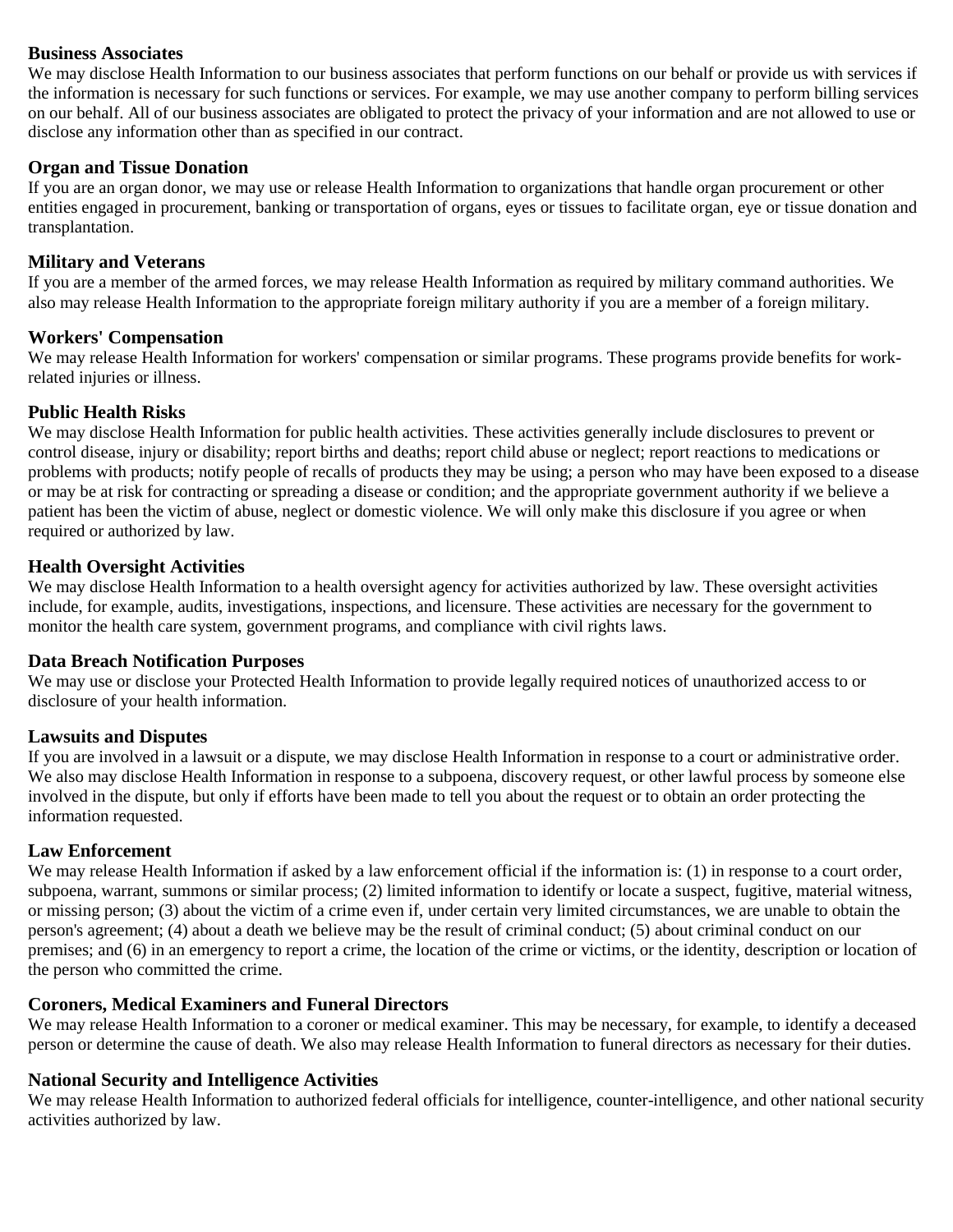# **Protective Services for the President and Others**

We may disclose Health Information to authorized federal officials so they may provide protection to the President, other authorized persons or foreign heads of state or to conduct special investigations.

## **Inmates or Individuals in Custody**

If you are an inmate of a correctional institution or under the custody of a law enforcement official, we may release Health Information to the correctional institution or law enforcement official. This release would be if necessary: (1) for the institution to provide you with health care; (2) to protect your health and safety or the health and safety of others; or (3) the safety and security of the correctional institution.

# **Individuals Involved in Your Care or Payment for Your Care**

Unless you object, we may disclose to a member of your family, a relative, a close friend or any other person you identify, your Protected Health Information that directly relates to that person's involvement in your health care.. If you are unable to agree or object to such a disclosure, we may disclose such information as necessary if we determine that it is in your best interest based on our professional judgment.

# **Disaster Relief**

We may disclose your Protected Health Information to disaster relief organizations that seek your Protected Health Information to coordinate your care, or notify family and friends of your location or condition in a disaster. We will provide you with an opportunity to agree or object to such a disclosure whenever we practically can do so.

## **Your written authorization is required for other uses and disclosures**

The following uses and disclosures of your Protected Health Information will be made only with your written authorization: 1. Uses and disclosures of Protected Health Information for marketing purposes

2. Disclosures that constitute a sale of your Protected Health Information

Other uses and disclosures of Protected Health Information not covered by this Notice or the laws that apply to us will be made only with your written authorization. If you do give us an authorization, you may revoke it at any time by submitting a written revocation to our Privacy Officer and we will no longer disclose Protected Health Information under the authorization. But disclosure that we made in reliance on your authorization before you revoked it will not be affected by the revocation.

# **Your Rights**

You have the following rights regarding Health Information we have about you:

# **Right to Inspect and Copy**

You have a right to inspect and copy Health Information that may be used to make decisions about your care or payment for your care. This includes medical and billing records, other than psychotherapy notes. To inspect and copy this Health Information, you must make your request, in writing, to George K. Johnson, O.D., P.C. We have up to 30 days to make your Protected Health Information available to you and we may charge you a reasonable fee for the costs of copying, mailing or other supplies associated with your request. We may not charge you a fee if you need the information for a claim for benefits under the Social Security Act or any other state of federal needs-based benefit program. We may deny your request in certain limited circumstances. If we do deny your request, you have the right to have the denial reviewed by a licensed healthcare professional who was not directly involved in the denial of your request, and we will comply with the outcome of the review.

# **Right to an Electronic Copy of Electronic Medical Records**

If your Protected Health Information is maintained in an electronic format (known as an electronic medical record or an electronic health record), you have the right to request that an electronic copy of your record be given to you or transmitted to another individual or entity. We will make every effort to provide access to your Protected Health Information in the form or format you request, if it is readily producible in such form or format. If the Protected Health Information is not readily producible in the form or format you request your record will be provided in either our standard electronic format or if you do not want this form or format, a readable hard copy form. We may charge you a reasonable, cost-based fee for the labor associated with transmitting the electronic medical record.

# **Right to Get Notice of a Breach**

You have the right to be notified upon a breach of any of your unsecured Protected Health Information.

# **Right to Amend**

If you feel that Health Information we have is incorrect or incomplete, you may ask us to amend the information. You have the right to request an amendment for as long as the information is kept by or for our office. To request an amendment, you must make your request, in writing, to George K. Johnson, O.D., P.C.